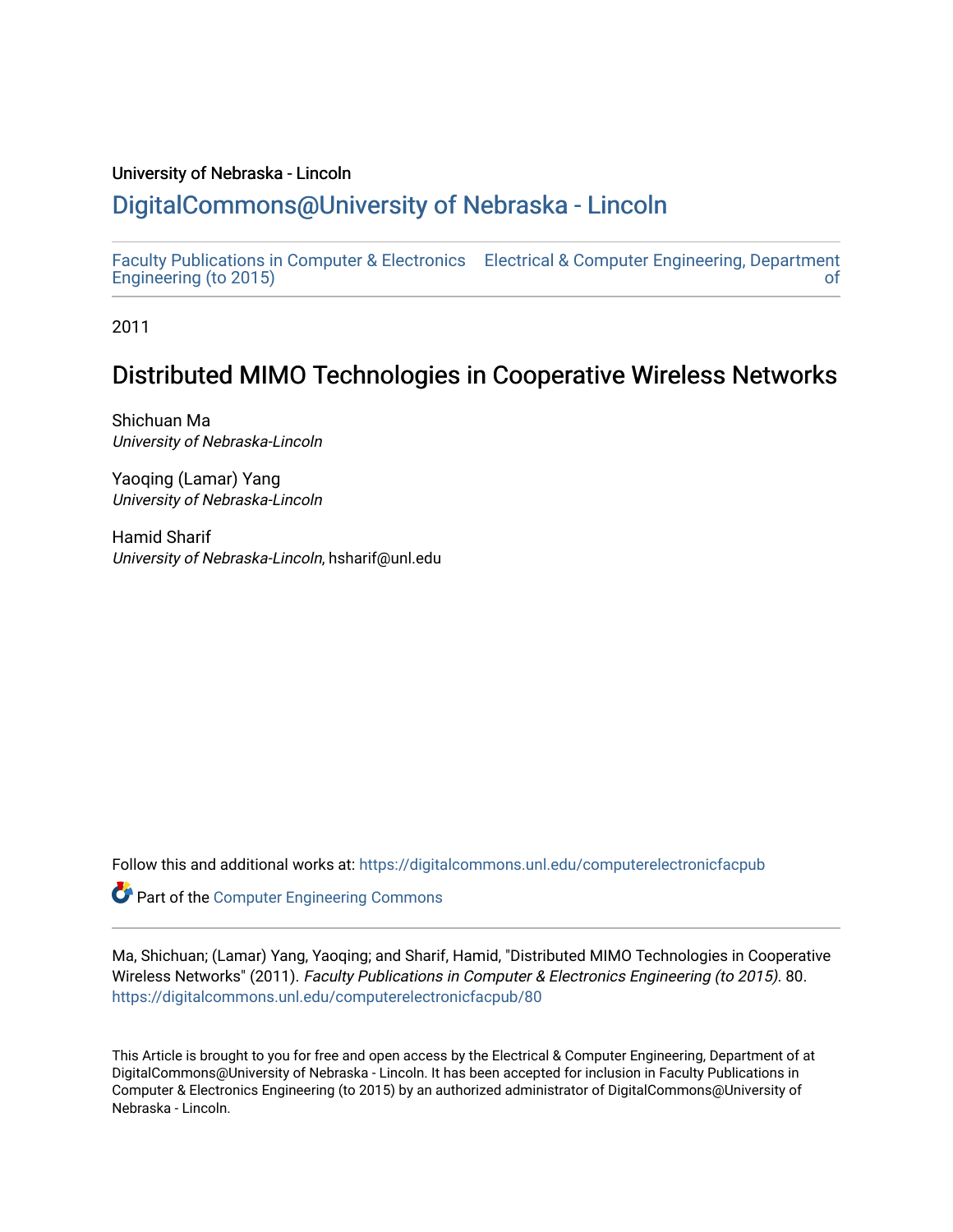# **Distributed MIMO Technologies in Cooperative Wireless Networks**

*Shichuan Ma, Yaoqing (Lamar) Yang, and Hamid Sharif, University of Nebraska-Lincoln*

# **ABSTRACT**

Multiple-input multiple-output techniques enhance wireless communications performance by taking advantage of spatial diversity. However, most traditional MIMO systems hardly achieve large spatial diversity because of limited terminal size. In this article, we present recent advances of the distributed MIMO technologies in cooperative wireless networks. We also compare and discuss various relay protocols and cooperative strategies. Our simulation results indicate that distributed MIMO systems can provide larger spatial diversity, and the data rate in cooperative networks can be significantly increased.

#### **INTRODUCTION**

With ever increasing demands for multimedia services and web-related content, a high data rate is becoming one of the major features in the next generation of wireless communication systems. However, channel fading, an inherent property of wireless communication links, severely limits the increase of the data rate [1]. The most common and effective way to combat channel fading is to exploit the diversity from the received signals. By transmitting a signal via multiple independent channels, such as at different time slots, in different frequency bands, and from different spatial directions, the receiver can receive different copies of the signal and thus achieve time, frequency, and space diversity gains by employing optimal combining schemes.

Spatial diversity techniques are particularly attractive since they provide diversity gain without incurring extra costs of transmission time and bandwidth. Traditionally, spatial diversity is achieved by using multiple antennas at the transmitter and/or receiver, where the antennas are packed together with spacing on the order of a wavelength, referred as collocated multiple-input multiple-output (MIMO). Because of the diversity gain, collocated MIMO architectures are effective in increasing system throughput and capable of combating channel fading.

However, the benefits of the collocated MIMO technique are limited in practical systems [2]. The reasons for this limitation are twofold. First, spatial correlation causes performance degradation. In a collocated MIMO system, antennas at each node have to be placed close to each other. Thus,

radio signals at the collocated antennas experience a similar scattering environment, and the channels may be correlated, especially when a line-of-sight (LOS) channel between the transmitter and receiver dominates. The channel matrices could be ill conditioned, resulting in significant capacity decrease. Second, due to the terminal size limitation, the node cannot be equipped with many antennas. Since the diversity gain is proportional to the number of antennas, a collocated MIMO system with few antennas cannot produce the expected performance.

To mitigate the aforementioned drawbacks in collocated MIMO systems, a new technique named distributed MIMO was proposed and has attracted much attention [3]. The major difference between the distributed and collocated MIMO is that multiple antennas at the front end of wireless networks are distributed among widely separated radio nodes. In a distributed MIMO system, each node may be only equipped with one antenna. Many nodes at different locations transmit the same information to the receiver. In this manner, multiple nodes form a virtual antenna array that achieves higher spatial diversity gain. This kind of spatial diversity is referred to as user cooperation diversity [3], or simply cooperative diversity [4].

In this article, we provide a detailed study of the recent advances in distributed MIMO technologies in cooperative wireless networks. Particularly, we concentrate on physical layer techniques instead of the design of higher layers. This article is organized as follows. We introduce the basic concept of a cooperation system. Next, we discuss relay protocols and cooperative strategies. We present simulation results that show the effectiveness of a cooperative network with full user cooperation diversity and improved bandwidth efficiency. At the end, we conclude this article.

## **COOPERATION SYSTEMS**

A cooperative wireless network consists of a source, a number of relays, and a destination, which is illustrated in Fig. 1. Because we deal with physical layer techniques instead of higher layer protocols in this article, it is reasonably assumed in the network that all nodes use the same multiple access resources; for example, they use the same subchannel in a frequency-division multiple access (FDMA) system. Therefore, the network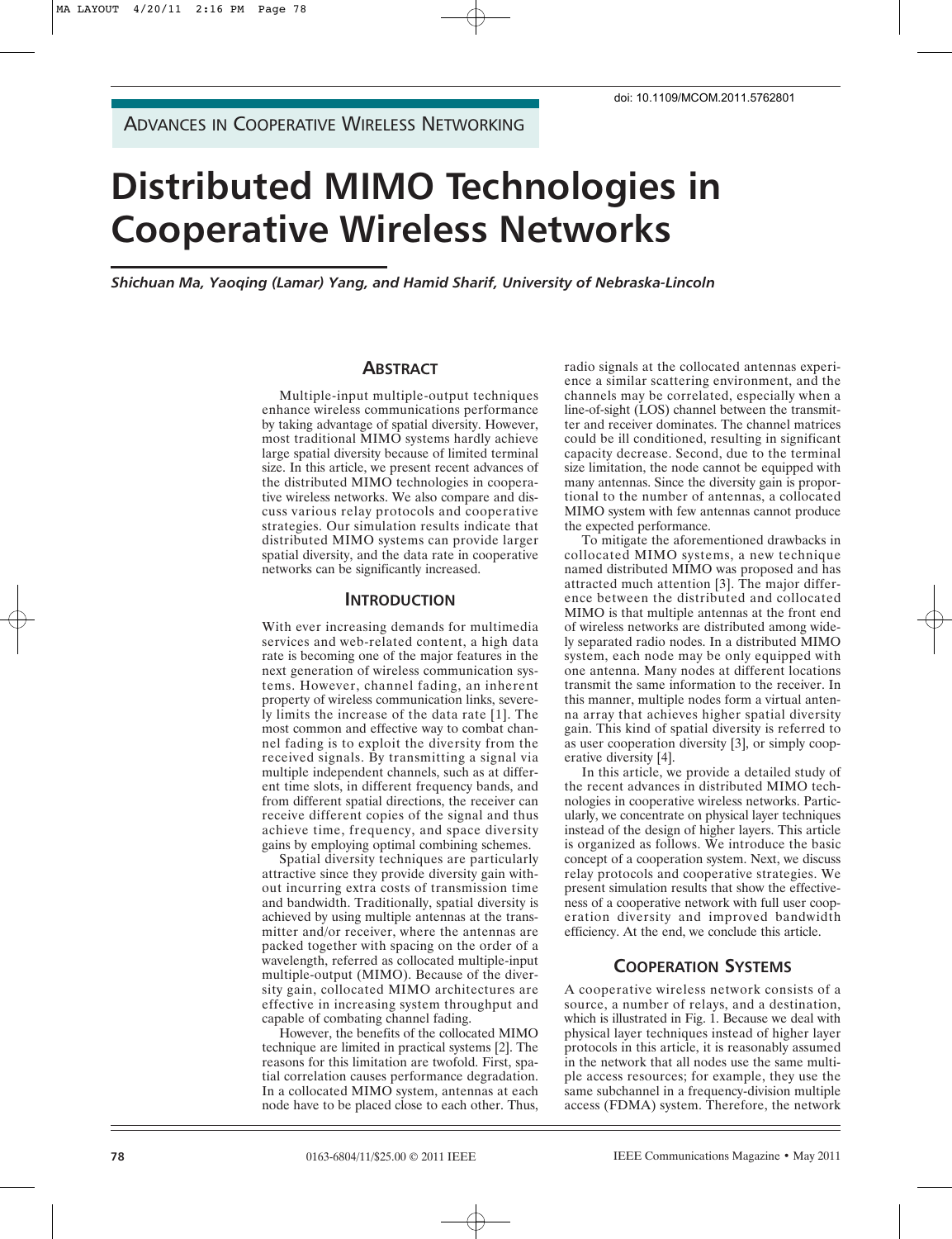in Fig. 1 is a subset of a practical network. It could be a cell in a cellular system or a same-frequency cluster in a mesh network.

In Fig. 1, the source node intends to transmit information to destination node *D*. Other nodes in the network could be selected as helpers or relays for the transmission between the source and the destination. Assuming that nodes  $R_1$ ,  $R_2$ ,  $\cdots$ , and  $R_n$  are selected to be the helpers, we treat these helpers as relay nodes, which forward the signals from the source to the destination. The relays together with the source form a virtual transmit array to achieve spatial diversity. Relays in a cooperation network are different from those in a relay network where the relays only forward signals from other nodes. In cooperation networks, any nods can function as a source or a relay. When a node collects and transmits information, it works as a source. Otherwise, it can help other nodes as a relay.

When a communication link is established for transmitting information, relay nodes are selected based on a set of rules or relay selection strategies. Usually metrics such as the locations, loads, and end-to-end performance of the relays are considered in a network. To complete this task, a cross-layer design is employed, which is beyond the scope of this article. Interested readers can refer to an excellent article [5] for details.

The communication between the source and destination proceeds in two phases: information sharing and cooperative transmission. In the information sharing phase, the source broadcasts its information to the relays and the destination. This step is inevitable because spatial diversity can only be achieved from independent transmission of the same information. Through information sharing, all relays get the information from the source and enable independent data transmission. In the second phase, the information is forwarded by the relays to the destination. In the meantime, the source could either transmit or remain inactive. Because the relays are randomly selected and are usually separated far away from others, it becomes a strong likelihood that the channels between each relay and the destination are uncorrelated. In cooperative transmission, multiple relays and a source node (each of which is equipped with a single antenna) form a virtual antenna array for a distributed MIMO system. This distributed MIMO provides the benefits of the cooperative system by overcoming the size limitation and ill conditioned channel matrix in collocated MIMO systems.

Co-channel interference is a serious problem in a cooperative wireless network. When the information is relayed to the destination, there exists co-channel interference in that the signals from different relays may interfere with each other at the destination. Although the interference cancellation at the destination is a possible solution, the required algorithm is complex, and the performance may not be very satisfying. The common cooperative strategy is to avoid interference by transmitting the relayed signals in orthogonal subchannels. The orthogonality could be acquired by using a repetition-based strategy or distributed space-time coding (DSTC). For the repetition-based strategy, the relays forward the signal in different time slots; that is, in each



**Figure 1.** *A cooperative wireless network.*

time slot, only one relay transmits information, while the other relays stay inactive. This strategy is easy to implement, but results in poor bandwidth efficiency. By using DSTC, the relays can forward information in the same time slot. The orthogonality is constructed in both time and space domains. Although the DSTC-based strategy leads to a more complex network, the bandwidth is utilized more efficiently.

Both repetition-based and DSTC-based cooperative strategies can achieve full spatial diversity (i.e., the  $n + 1$  order of spatial diversity). However, the achieved diversity is not only decided by the cooperative strategies, but also determined by the relay protocols, which define the relaying methods for the relays. We first discuss relay protocols in the next section, and then compare the cooperative strategies later.

# **RELAY PROTOCOLS**

Relay protocols significantly affect the system performance in cooperative wireless networks. In this section, we present an overview of commonly used relay protocols.

#### **AMPLIFY-AND-FORWARD**

The simplest relay protocol is amplify-and-forward (AF) [6]. In AF, each relay amplifies the received noisy signals and forwards them to the destination. This simple processing benefits cooperative wireless networks with full spatial diversity at high signal-to-noise ratios (SNRs). Because the noise component is also amplified in AF, the bit error rate (BER) performance could be degraded. To optimize the performance in AF systems, a scalar used for amplification is chosen adaptively based on the channel coefficient.

#### **DECODE-AND-FORWARD**

For decode-and-forward (DF) relay protocol, the relays first decode the received signals and then forward the re-encoded signals to the destination node [7]. The decoding can be done fully in bit level or partially in symbol level. When the channel between the source and the relay is of good quality, DF provides error correlation capability and is then superior to AF. However,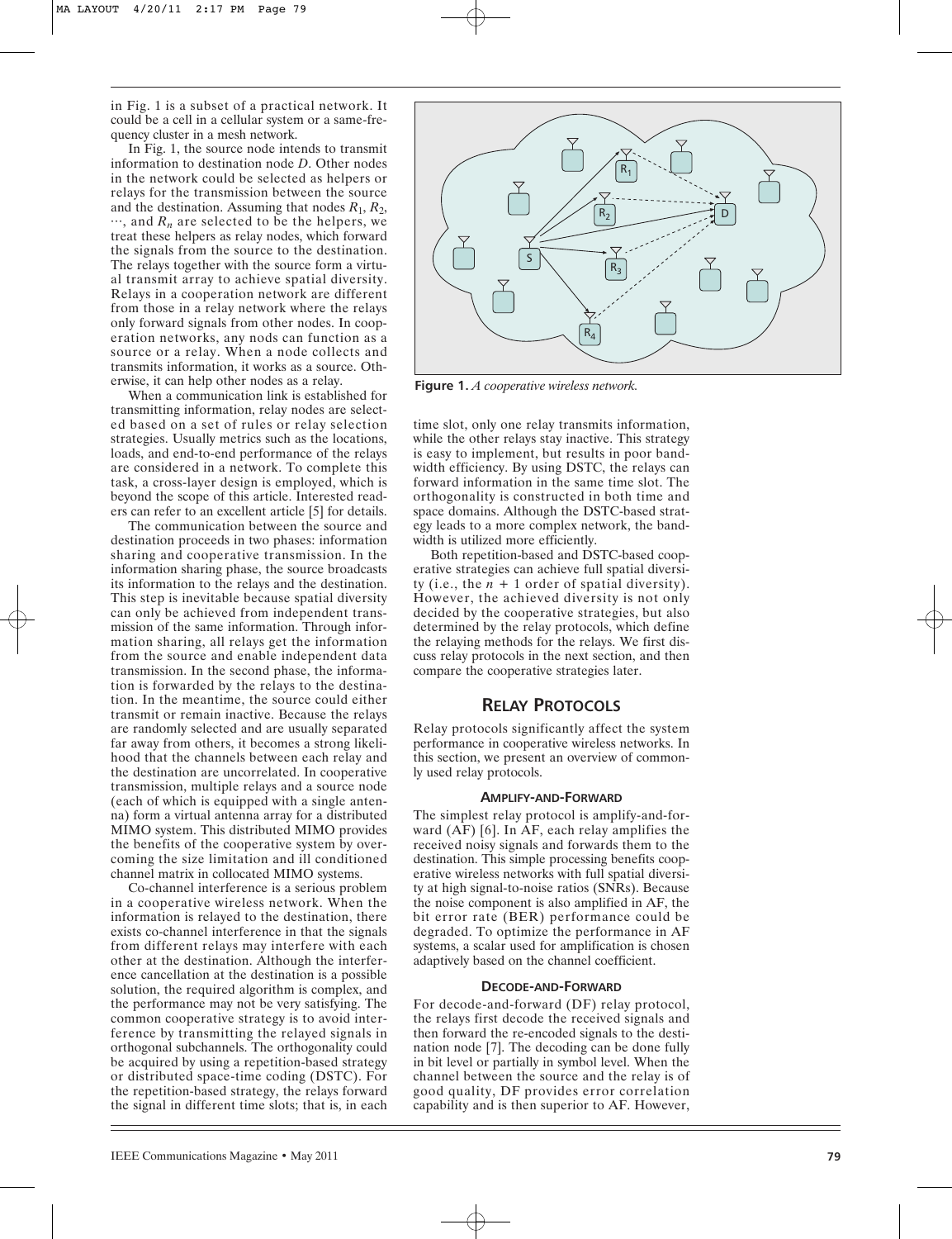

**Figure 2.** *Slot assignment for cooperation strategies: a) repetition-based; b) DSTC-based.*

when the channel link suffers from deep fading, the decoding could produce errors because no effective method can be applied to combat the fading. These errors will propagate to the destination, leading to worse performance overall. Although DF cannot provide full diversity by itself, it can achieve full diversity when more complex coding schemes are applied at relays.

#### **SELECTION RELAYING**

To mitigate the effect of the noise amplification in AF and error propagation caused by DF, another relay protocol, named selection relaying, was proposed by Laneman *et al.* in [8]. In selection relaying, AF or DF is adopted only when the fading channel has high instantaneous SNR. Otherwise, the relay suspends forwarding. Selection relaying can offer full spatial diversity.

## **COOPERATIVE STRATEGIES**

In a cooperative wireless network, when a relay protocol is selected and the received signals are processed, the relay is ready to forward the signals to the destination. As mentioned earlier, both repetition-based and DSTC-based orthogonal relaying can be adopted as the cooperative strategy. In this section, we discuss these two cooperative strategies in detail.

#### **REPETITION-BASED COOPERATIVE STRATEGY**

In a repetition-based cooperative strategy, the relays forward signals sequentially; that is, only one relay is allowed to forward signals at each time slot [8]. Figure 2a illustrates the time slot utilization in a repetition-based strategy. In phase one, the source broadcasts the information to the destination and relays in the same time slot. In phase two, each relay forwards the received signal to the destination sequentially. Hence, a total of *n* time slots are required to finish phase two. This repetition scheme takes a long time to complete the forwarding process, leading to inefficient bandwidth utilization. It is easy to verify that the data rate of the repetitionbased cooperative strategy is 1/*n*.

To improve bandwidth efficiency, a novel relay protocol named incremental relaying was proposed to reduce relay repetitions [9]. In incremental relaying, the destination will estimate the signal at the end of phase one, and feed back a single bit to the source and relays to indicate the success or failure of the direct transmission. If the direct transmission succeeds, the relays will not forward the signals, and the source will continue to the next time slot of new information transmission. Otherwise, relays forward the signals to the destination. This protocol improves bandwidth utilization only at high SNRs.

#### **DSTC-BASED COOPERATIVE STRATEGY**

Repetition-based cooperative diversity algorithms can achieve full spatial diversity at the expense of decreasing bandwidth efficiency. The utilization of incremental relaying cannot overcome this drawback when the source-destination link is in poor condition. To further improve bandwidth efficiency, DSTC can be used to enable relays to transmit in the same time slot in cooperative systems [9]. In the DSTC-based cooperative strategy the source broadcasts information in phase one. Contrary to the above repetition-based cooperative strategy, the source and all relays simultaneously transmit coded signals in phase two. Thus, we can achieve the full cooperative diversity gain, *n* + 1.

DSTC-based cooperative strategy is usually applied together with AF or DF relay protocol. After the signals are amplified or decoded, the relays will re-encode the signal before forwarding. Different from the DF protocol, the signals are re-encoded by using distributed space-time codes in the DSTC-based strategy. Distributed spacetime codes can be directly obtained from conventional space-time codes such that each code is applied to the antenna at each node. Commonly used distributed space-time codes are distributed space-time block codes and distributed space-time trellis codes. These codes guarantee that the signals from different relays are orthogonal, and hence can be separated at the destination without interference. In this manner, all relays forward the signals at the same time slot, as shown in Fig. 2b. Comparing Fig. 2a and 2b, it is found that the channel utilization of the DSTC-based strategy is better than that of the repetition-based strategy.

The bandwidth efficiency improvement provided by the DSTC-based strategy comes at the cost of complex signaling and signal processing. To implement DSTC, the relays should have a priori knowledge of the space-time codes assigned to them. This requires extra signaling over dedicated channels. However, the bandwidth for the extra signaling is negligible compared to the improved bandwidth utilization. While space-time coding adds some computation complexity to the relays, the one-antenna design simplifies the relays significantly. Consequently, the nodes in a cooperative wireless network are relatively simple compared to those in a traditional MIMO system, which are mounted with multiple antennas and have to process signals from multiple physical channels.

## **PERFORMANCE COMPARISONS**

In this section we present our simulation results and compare the performance of cooperative wireless networks with different relay protocols and cooperative strategies. A flat fading channel is used in the simulations. In [8], Laneman *et al.* analyzed bandwidth efficiency by studying the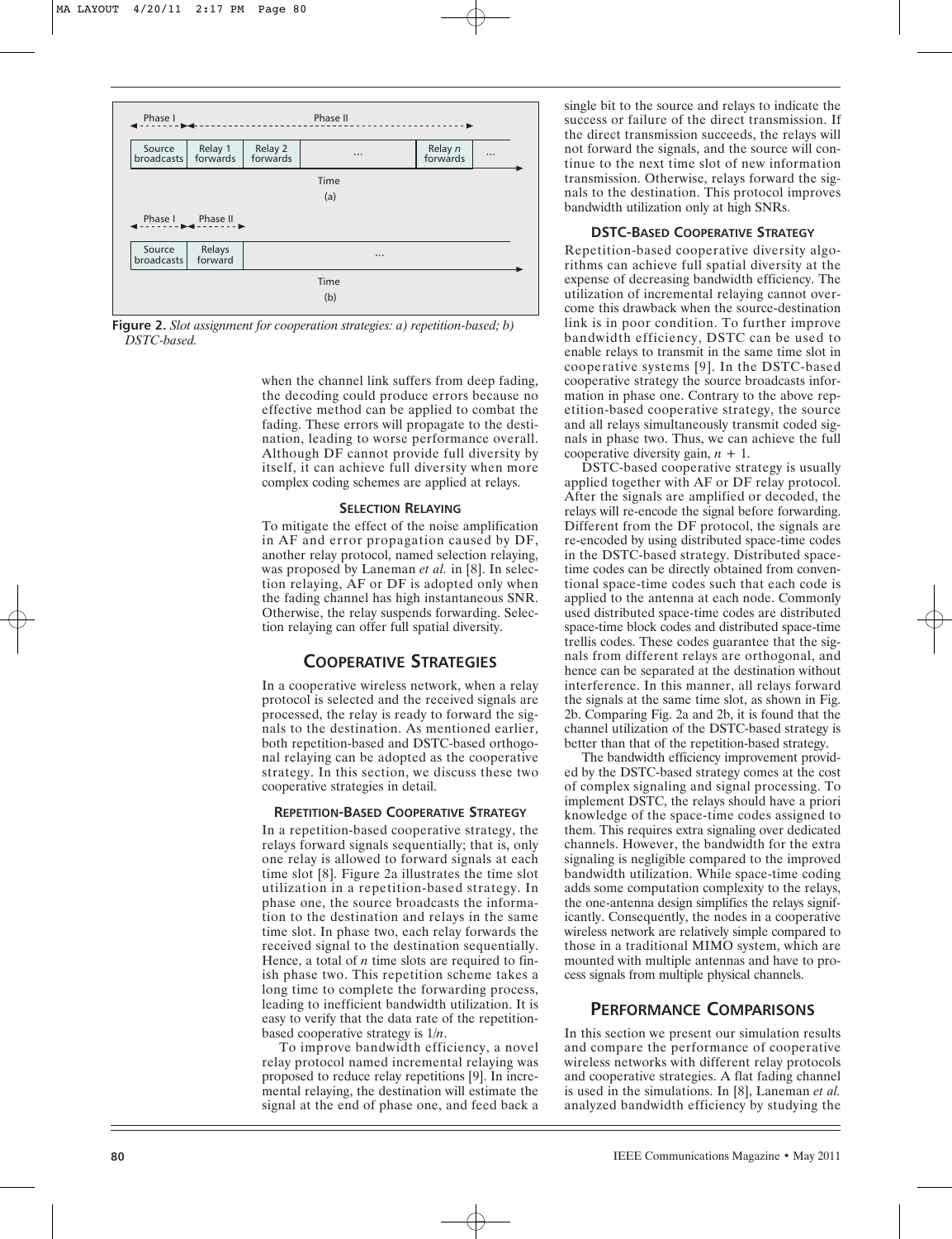outage probability Pr  $[I \leq R]$ ; that is, given the channel realization, the probability of the mutual information *I* is less than a given data rate *R*. The outage probabilities for different relay protocols are compared in Fig. 3, where the x-axis is the SNR and the y-axis is the outage probability  $P_{outage}$ . The data rate is set to  $R = 1$  b/s/Hz, and the number of relay  $n = 1$  in this scenario. Compared to direct transmission, the AF, selection DF, and incremental AF protocols can achieve full diversity gain (2 in this scenario) because their curves are nearly double as steep as that of direct transmission. The incremental AF protocol performs even better since the one-bit feedback can effectively reduce the relay repetitions. For example, the incremental AF protocol achieves about 17 dB gain over direct transmission at an outage probability of 10–3. The DF protocol, however, performs similarly to the direct transmission because it cannot achieve full spatial diversity. In this single relay scenario, the DF protocol cannot achieve any spatial diversity.

The outage capacities of the repetition-based cooperative strategy are shown and compared in Fig. 4, where the x-axis is the data rate in bit per second per Hertz, and the y-axis is the outage probability *Poutage*. It is observed that the outage probabilities for the direct transmission and repetition-based cooperative strategy increase with the data rate. This is reasonable based on the definition of the outage probability. However, the relationship between the outage probability and the number of relays becomes complicated. At low data rates, the outage probability performance becomes better with more relays, while at high data rates, the outage probability becomes worse when more relays are used. For example, at 1 b/s/Hz data rate, the outage probability is  $3 \times 10^{-4}$ for the one-relay scheme, and it improves to  $2 \times$ 10–5 for the three-relay scheme. When the data rate is above 1.4 b/s/Hz, however, the outage probability of the three-relay scheme is higher than that of the one-relay scheme. This phenomenon results from the poor bandwidth efficiency of the repetition-based cooperative strategy. From the above analysis, we realize that the repetition-based cooperative strategy can guarantee a specific low data rate, but it cannot increase the data rate by adding more relays in the cooperative wireless network.

In contrast to the repetition-based cooperative strategy, the DSTC-based cooperative strategy offers better bandwidth efficiency, as shown in Fig. 5, where the x-axis is the data rate in bits per second per Hertz, and the y-axis is the outage probability *Poutage*. When three relays are used, the outage probability is about  $10^{-7}$  at 1 b/s/Hz, which is much lower than the outage probability  $2 \times 10^{-5}$  of the repetition-based cooperative strategy. This bandwidth utilization improvement results from the simultaneous transmission of a group of relays. Due to the same cause, adding more relays will not decrease the data rate. On the contrary, more relays will increase the data rate due to the higher order of spatial diversity. For example, in Fig. 5, comparing the three-relay scheme to the one-relay scheme, the outage probability becomes lower by about an order of two. It should be noted that the achievable data rate cannot exceed the channel capacity. Therefore, the curves in Fig. 5 will



**Figure 3.** *Performance comparisons of different relay protocols. One relay is used and data rate is set to 1 b/s/Hz.*



**Figure 4.** *Outage probabilities for repetition-based cooperative diversity. Results of* n *= 1, 2, and 3 relays are shown. The signal-to-noise ratio is set to 20 dB.*

converge at *Poutage* for sure when the data rate is greater than the channel capacity.

Finally, the BER performance of repetitionbased and DSTC-based cooperative strategies is shown in Fig. 6, where the x-axis is the SNR in dB and the y-axis is the average BER. The code used in the simulation is single-symbol maximum likelihood decodable distributed STBC proposed in [10]. Three relays and AF relay protocol are used in the simulation. Given the same data rate, the DSTC-based strategy outperforms repetitionbased strategy in terms of average BER. For example at 2 b/s/Hz in Fig. 6, the DSTC-based